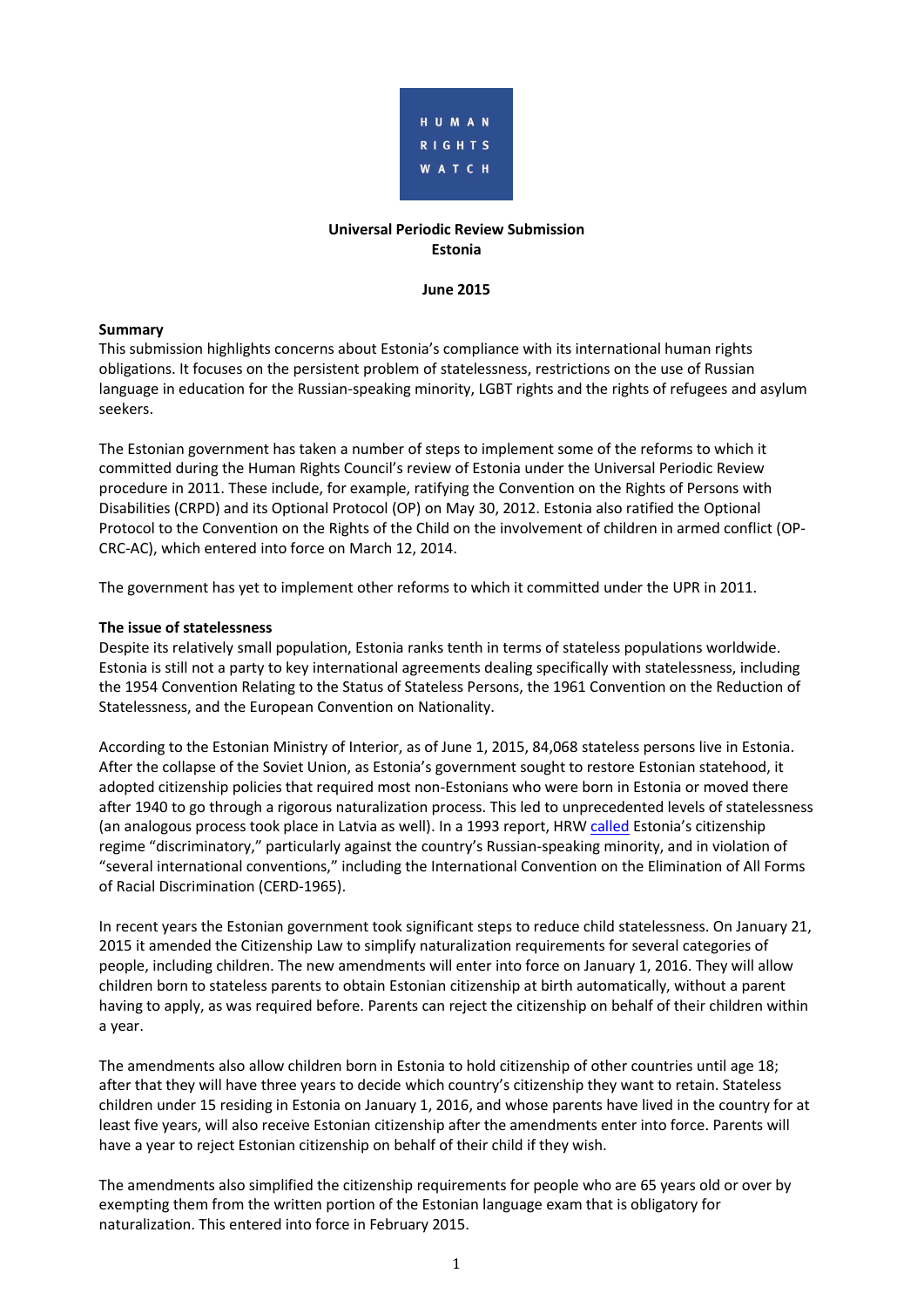However, the amendments do not affect children between 16 and 18 or children born outside the country to stateless residents of Estonia.

According to Estonian government statistics, 6.3 percent of Estonia's population is stateless. While the country has made significant progress in reducing the number of stateless people since the period immediately following the USSR's collapse, when the share of stateless people reached a staggering 1/3 of the country's population, more reform and political will are needed to end statelessness in Estonia. Human Rights Watch visited Estonia in June 2015 and documented a number of problematic trends that illustrate the country's ongoing violations of the rights to nationality and nondiscrimination.

The 1993 HRW report cited language requirements in Estonia as "possibly the greatest impediments" to obtaining citizenship for Russian-speaking residents. Language requirements remain the most significant naturalization challenge for the country's elderly Russian-speaking population, who were typically educated in Russian and can often manage their day-to-day lives without using Estonian. In the northeastern region of Ida-Viru, which is the country's densest Russian-speaking region, Russian is spoken by over 80 percent of population. The Estonian language has little practical application for these residents outside the naturalization process, which calls into question the fairness and necessity of the language requirements for long-term residents.

Human Rights Watch met several people in Tallinn and other Estonian towns who cited the difficulty of passing the Estonian language test as the main reason they keep their "gray passports," an identification document for non-citizens in Estonia, and do not pursue naturalization. One ethnic Russian, who commutes for work to another EU country, told Human Rights Watch that he decided not to seek Estonian citizenship after watching his wife study and take the Estonian language test to apply for a professional license. He said it was "intense" and "stressful" for her. He also said that to study for the Estonian language test he would have to quit his job to take language classes. He said he chose to keep his job and income to provide for his three children.

The relative costs of naturalization and the income requirements for citizenship continue to disenfranchise poorer long-term residents and have contributed to statelessness among the Russian-speaking population. Language classes to prepare adequately for the test are not free and therefore pose a considerable financial obstacle for non-citizens with modest or no income. Notably, unemployment is high among ethnic Russians, especially in the country's northeast. While language fees can be reimbursed by the state, they still require up-front costs and are reimbursed only upon passing the language test.

Other naturalization requirements that also impose economic hardship for economically disenfranchised Russian minority groups include the income requirements and the cost of the application itself. While the €13 application fee in Estonia might seem low, in relative terms it represents 2 percent of a worker's monthly wages (€650 in 2011) in Ida-Viru; these fees add up with repeat applications, as applicants struggle to pass the language test. Naturalization costs can be waived for qualifying residents, but it is unclear how many are even aware of this option and take advantage of it.

Several interviewees told Human Rights Watch they did not seek to naturalize because they felt alienated from political life and by the government's interference with their right to nationality.

## **Recommendations:**

- Sign and ratify the 1954 Convention Relating to the Status of Stateless Persons, the 1961 Convention on the Reduction of Statelessness, and the European Convention on Nationality;
- Amend the present Citizenship Law, taking into consideration the long-term residency in Estonia of the vast majority of non-citizens, reducing the language requirement to a minimum for all who had lived in Estonia for an extended period of time before the collapse of the USSR, and completely abolishing a language requirement for citizenship for all non-citizens born before 1940;
- Further improve the Citizenship Law by including amendments which would positively address the situation of children between 16 and 18 and children born outside the country to stateless residents of Estonia;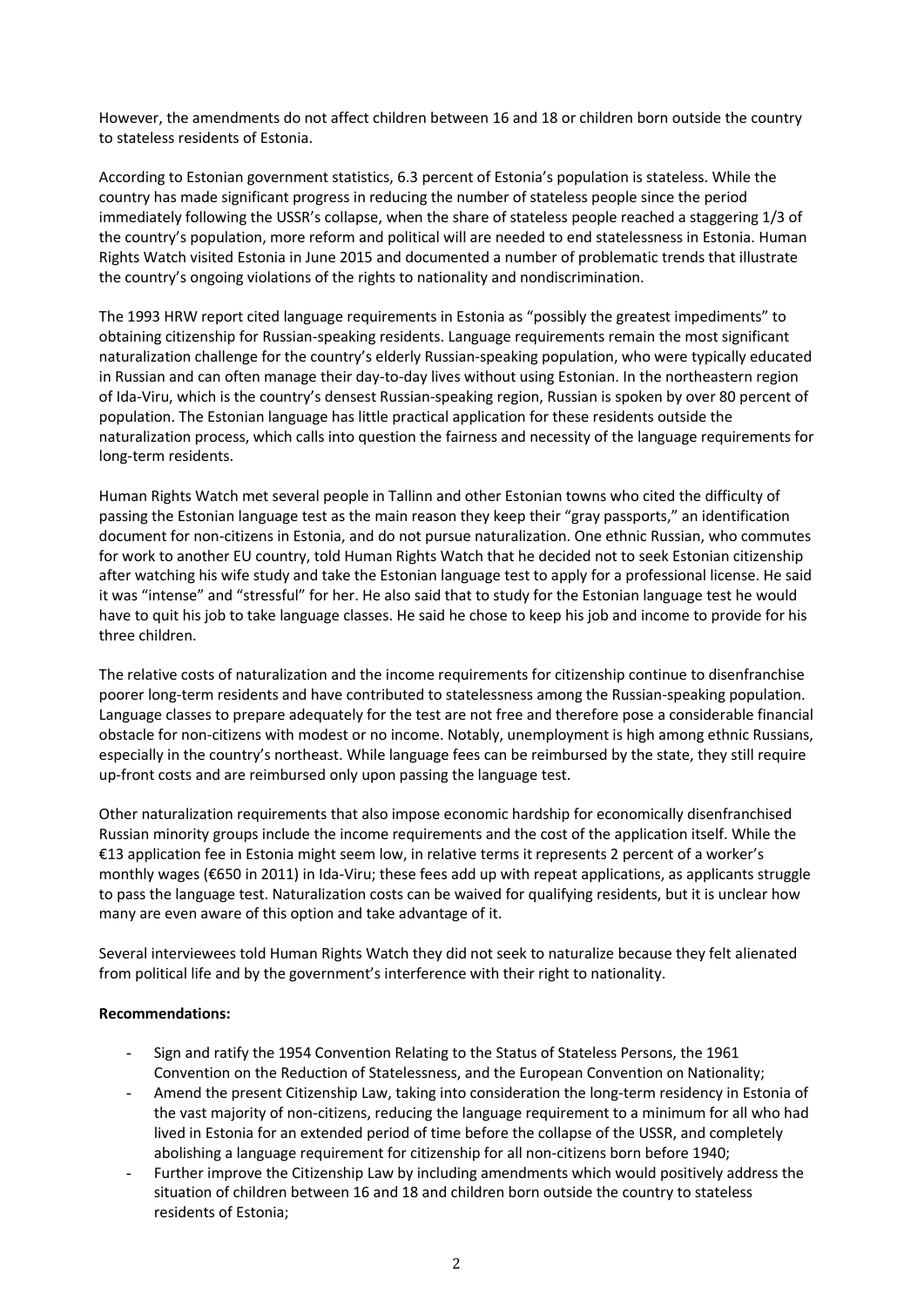- Commit resources to provide free Estonian language classes for all stateless residents permanently living in Estonia wishing to obtain Estonian citizenship;
- Work actively to reduce the number of stateless residents in the country.

## **Human Rights of the Stateless**

The Estonian government countered criticism of statelessness by referring to the fact that the Russianspeaking minority enjoys significantly more rights than stateless residents do in other countries. While the stateless in Estonia do not enjoy the same rights as citizens, Estonia, to its credit, provides more protections than those foreseen in the 1954 Convention on the Status of Stateless Persons. Stateless residents enjoy permanent residence, can travel abroad and back with their stateless person identification document, are entitled to governmental social welfare benefits, and have the right to Estonian consular representation abroad.

Still, stateless residents do not enjoy full political rights in the country. While Estonian law permits noncitizen residents to vote in local elections, they may not participate in parliamentary elections. Although Estonia is under no obligation to allow the stateless to vote in national elections, many interviewees told HRW that exclusion from national political dialogue left them feeling alienated and discouraged them from pursuing naturalization.

Stateless residents may not occupy a number of professions, among them posts in the national and local civil service, police, customs, and others, and they may not become prosecutors, judges, notaries, and the like.

## **Language Issues and the Russian-speaking minority**

Language is a primary human rights concern for the Russian-speaking minority, particularly with regard to access to employment, education, and the courts. Some Estonian language policies and practices are discriminatory.

## *Employment*

Many interviewees from the Russian-speaking community told Human Rights Watch that the most important human rights concern besides statelessness is language rights. Language is a concern not only for stateless residents wishing to naturalize, but also for those who wish to obtain a good education and work in the public and private sector. Members of the Russian-speaking community have long alleged discrimination in hiring in Estonia. Estonian language requirements for jobs in the public and private sectors, even in heavily Russian-speaking regions, are often cited as reasons for denied employment. In many cases Russian-speakers are a priori barred from jobs because they have not passed an Estonian language test certifying they speak at the C1 (advanced) level. In other, fewer cases, inadequate mastery of Estonian is cited. Several interviewees, including Estonia's Gender Equality and Equal Treatment Commissioner, told Human Rights Watch that it is very hard to prove employment discrimination in court. Several human rights activists acknowledged that in some cases employers use language as pretext not to hire Russian speakers.

Estonia's Language Inspectorate, which enforces the country's language law, ensures that all public employees (and employees of private enterprises that interface with the public, such as pharmacists) can speak a certain level of Estonian or risk fines or dismissal. The European Commission against Racism and Intolerance has expressed concern that there is little oversight over the Inspectorate and that it does not seem to take into account regional specificities when enforcing the language law, such as in Ida-Viru region. In 2013 the Inspectorate carried out 2,540 inspections throughout the country, 2,261 of which found violations of the use of the official language. 1,694 teachers in Russian schools and kindergartens were inspected and 1,506, or 89 percent, were found to have insufficient knowledge of the Estonian language. 342 doctors and nurses of the central hospital of Ida-Viru, which works primarily with Russian speakers, were inspected, and 143 were found in violation. The violators were fined. Actions by the Language Inspectorate can be challenged in court, although this presents additional financial and time burdens.

In January 2015, Estonia's Language Inspectorate initiated inspections of election posters for the Centrists' Party in Tallinn, which is widely supported by the Russian-speaking community. The language Inspectorate suggested that the party's posters, in both Russian and Estonian, were in violation of the language law,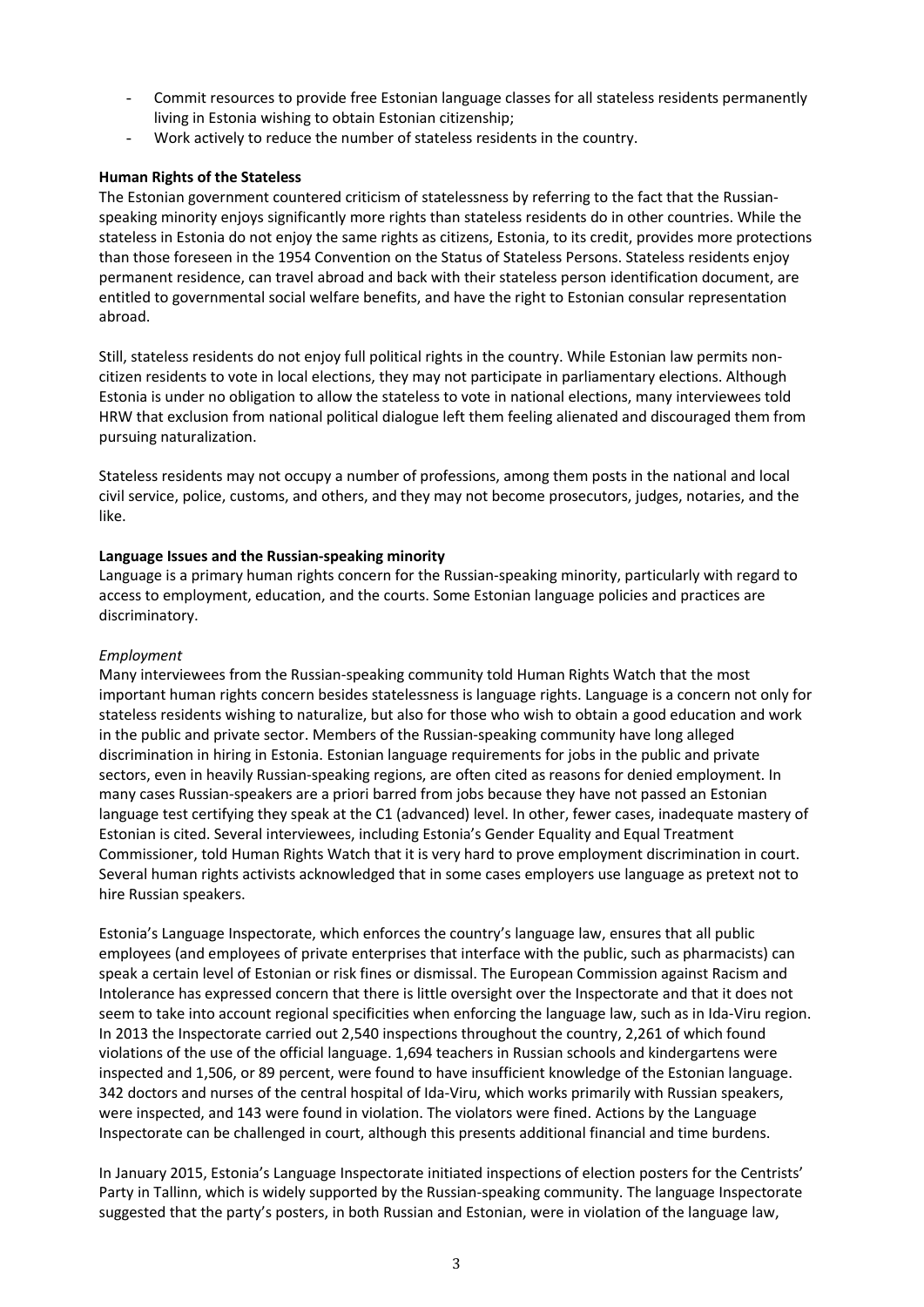which specifies that Estonian cannot be "less visible" than other "foreign languages" in pre-election advertising. While the Russian text comes before Estonian in the poster, the font is the same size in both languages, and the incident appears to amount to little more that politically-motivated harassment.

## **Recommendations:**

- Condemn discrimination based on ethnic origin and language in employment and take active measures to prosecute such cases;
- End discriminatory practice of bans to certain professions for stateless residents;
- End punitive functions of the Language Inspectorate and introduce constructive processes to promote the development and spread of the Estonian language in the country, such as facilitating language learning.

# *Education*

In Estonian publicly-funded secondary schools, no more than 40 per cent of all course work can be taught in Russian. In regions where Russian is spoken by a majority of the population, and where high-quality non-Russian teachers are few, the fairness of this policy seems questionable. Article 1 of the UNESCO Convention against Discrimination in Education states that discrimination in education includes: "the exclusion, limitation or preference… based on language [among other factors] … which has the purpose or effect of nullifying or impairing equality of treatment in education." Estonia is not yet a signatory to this convention.

Human Rights Watch spoke to three ethnic Russian pupils and several ethnic Russians whose children study in Estonian schools. All complained that pupils did not receive an adequate education because their level of Estonian language mastery did not allow them to understand certain subjects, for example, World History, in Estonian.

## **Recommendation:**

Review language policy in secondary schools and gymnasiums and ensure that non-Estonian pupils are fully ready for education in Estonian language before taking steps to transition such pupils and their schools to instruction in Estonian language.

## **LGBT rights**

On October 9, 2014, the Estonian parliament passed a Co-habitation Act, which extends rights of married couples to unmarried persons, including same-sex couples. Under the new law, which will enter into force on January 1, 2016, unmarried, including same-sex couples will be able to register their cohabitation and have access to state benefits. Registered couples will be able to adopt their partner's biological children. However, according to Estonia's lesbian, gay, bisexual and transgender (LGBT) groups, the lack of action by the government to prepare the law for implementation in 2016 undermines its progressive potential.

Several human rights groups in Estonia expressed concern to Human Rights Watch that Estonian law did not explicitly include hatred on the basis of sexual orientation and gender identity as a motivation in the definition of a hate crime. Estonian LGBT groups told Human Rights Watch they were unaware of any cases of hate crimes committed against LGBT people that reached the courts. Another concern is the lack of statistics on hate crimes related to sexual orientation and gender identity, which makes it difficult to understand the rates of anti-LGBT violence as well as its changing dynamics and possible spread.

## **Recommendations:**

- Ensure that all the preparatory work is done for the implementation of the Co-Habitation Act by the time it enters into force in January 2016;
- Develop and adopt legislation that would explicitly recognize hatred on the basis of sexual orientation and gender identity as a motive and make it an aggravated circumstance in a crime;
- Instruct relevant law enforcement agencies, such as the Interior Ministry, to gather data about homophobic and transphobic crimes, and make the gathering of such data compulsory.